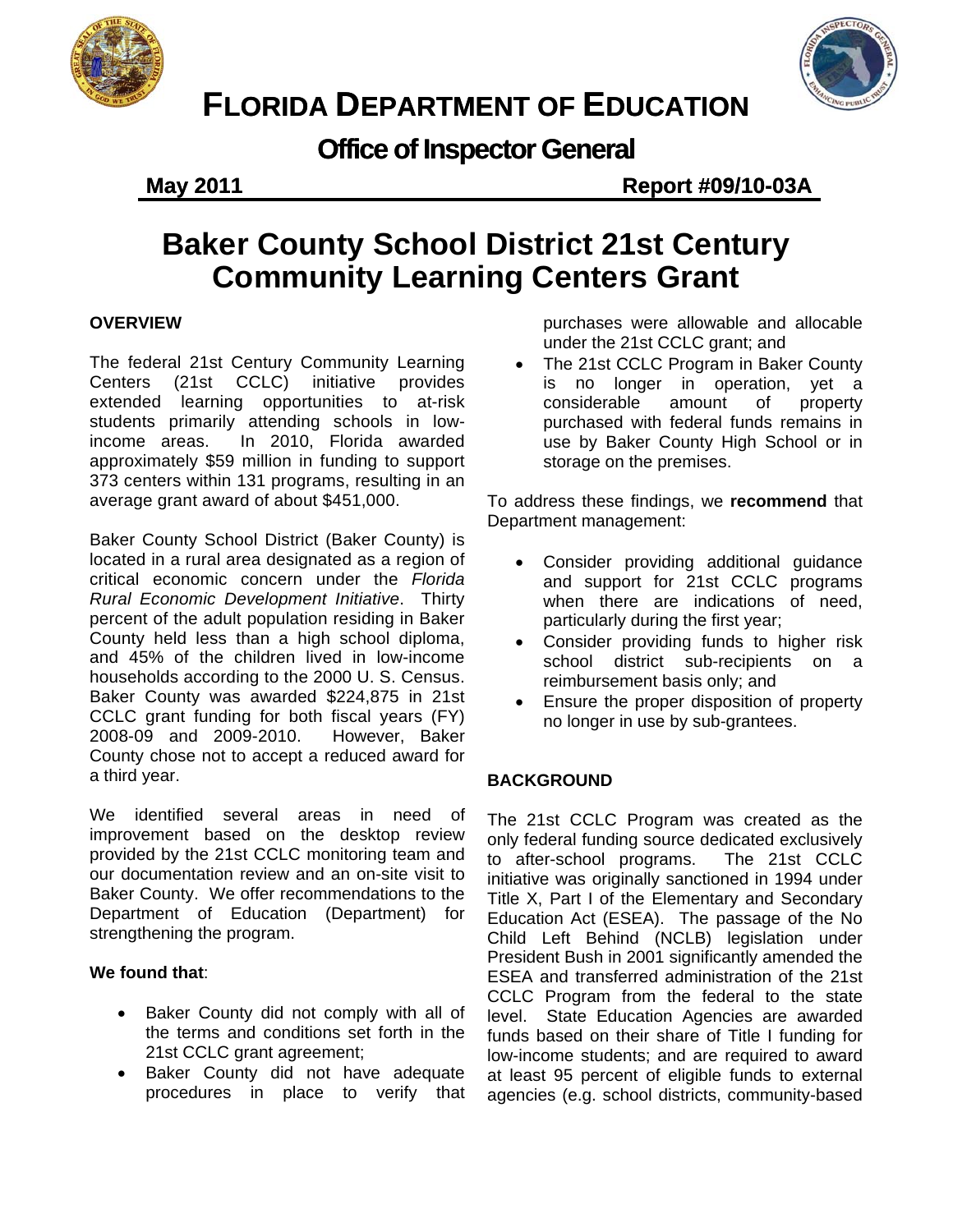organizations, faith-based organizations, etc.) for a period of 3 to 5 years.

The 21st CCLC Program was established to provide a wide range of high-quality out-of-school services specifically focused on helping students meet state and local academic achievement standards in core academic subjects. Services are targeted to low-income students attending low-performing schools, and include both academic enrichment (primarily reading, math, and science) and additional services that reinforce and complement the regular school day (e.g. youth development, drug and violence prevention, counseling, technology education, character education, art, music, and recreation). Programs also bolster communities by offering opportunities for literacy and related educational development to families of active program participants. By law, 21st CCLCs provide services only during non-school hours or periods when school is not in session (including holidays, weekends or summer recess).

### **FINDINGS AND RECOMMENDATIONS FOR IMPROVEMENT**

### **1. Baker County did not comply with all of the terms and conditions set forth in the 21st CCLC grant agreement.**

Programs funded with 21st CCLC grants must meet the following minimum performance standards:

- Serve proposed numbers of targeted student participants;
- Meet proposed levels of program operation; and
- Provide the requisite hours of operation.

21st CCLC sub-grantees must demonstrate sufficient progress toward accomplishing program objectives by submitting semi-annual data to the Department, as well as annual data into the Federal 21st CCLC Profile and Performance Information Collection System (PPICS). Funding levels for 21st CCLC programs are based largely upon proposed daily student attendance levels and hours of operation. 21st CCLC guidelines stipulate that failure to levels of available funds. perform at operational levels as proposed in the approved grant application may result in reduced

not to reduce funding for the second year. Records obtained from the 21st CCLC program in Baker County indicate that the average number of students in attendance for the month of May 2010 was only 24.35, a figure substantially less than the proposed daily level of 100 students. Summer attendance levels forecasted in the contract indicated that an average of 90 students would be served daily, to include 60 students with disabilities. However, the average attendance for the month of June 2010 was only 39.92 students. End-of-year selfreport data submitted to the Department indicated an average daily attendance of 12.0 students during 2008-2009 and 17.4 students during 2009-2010. According to program management, the Baker County Program started late during its first year of operation (December 8, 2008) and reported improved attendance levels during the summer of 2009 (53 students per day). Consequently, the Department decided However, the Department appropriately reduced. the maximum award available for Baker County the third year because it fell short of meeting the "80% Threshold" rule for daily attendance in 2009-2010. Given the lower budget ceiling, Baker County elected not to receive funding for the third year.

subjects, such as reading and mathematics." In terms of program operation, Baker County did not fully comply with the legal and regulatory requirements that are material to Title IV, Part B under NCLB. Section 4201, stipulates that 21st CCLC programs must provide opportunities "to help students … meet state and local student achievement standards in core academic The 21st CCLC grant requires that providers must offer remedial education and academic enrichment, to include a strong reading, mathematics, and science component delivered by certified teachers.

During the months of November 2009 and March 2010, an examination of the Elevation (non-ESE) lesson plans revealed that an insufficient amount of time was spent teaching core competencies. A disproportionate amount of time was devoted to the instruction of art, music, recreation, and entrepreneurial education in the after-school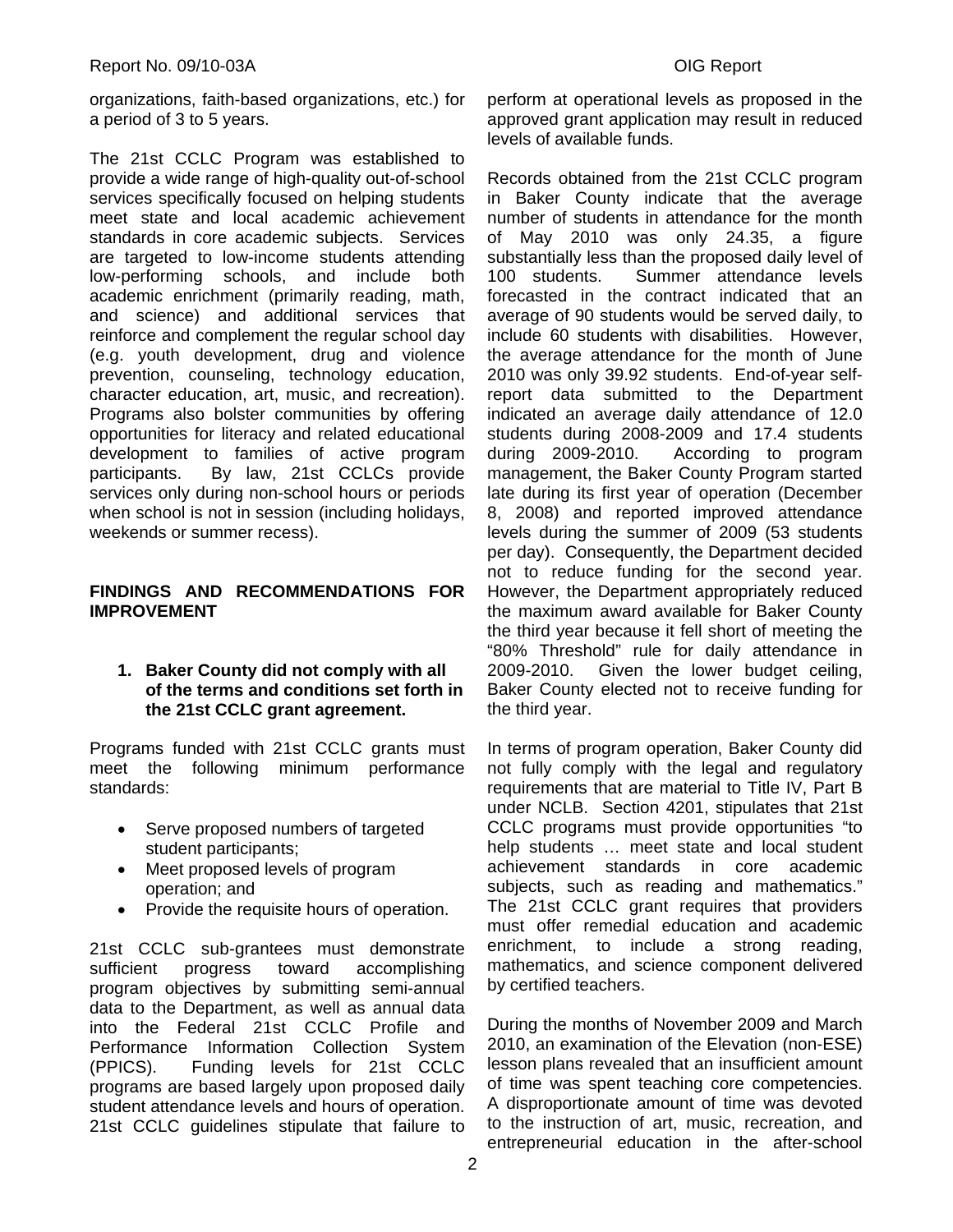### Report No. 09/10-03A **OIG Report**

program. Although a wireless computer lab was made available to students during the afterschool session, the extent to which students were utilizing the reading and math software to further remediation in core content areas is unclear. Baker County submitted the Mid-year Summative Evaluation report for 2009-2010 to the Department. One of the program's stated objectives was that 85% of regularly participating students would show academic gains in reading and math, as demonstrated by standardized testing, grades, or teacher feedback. However, Baker County reported that those goals were "not yet achieved" or had realized only "moderate progress."

Additionally, the 21st CCLC grant requires that after-school programs must afford students 12 full hours of impact programming per week. It is apparent that only 1 to 2 hours per day of programming was offered based on documentation provided by Baker County as well as an analysis of daily lesson plans (October 2009-April 2010). It should be noted, however, that Baker County previously submitted data to the Department and the Federal PPICS database indicating that it operated 12.5 hours per week.

although performance goals were not realized. The minimum performance standards were not achieved, yet Baker County was awarded \$224,875.00 in 2009-2010, with no reduction in funding following the first year. Baker County expended 100% of the funding each year Per federal regulations (34 CFR 80.40 (a), "inaccurate estimates in the grant proposal or application may result in the Department denying funding to the sub-grantee that is not able to meet the objectives." As stated previously, the Department decided to maintain funding levels for the second year based on the delayed start of the Baker Program and improved attendance numbers.

Although the Baker County 21st CCLC program did not serve the proposed number of students or operate as approved, the County expended 100% of the funding each year. The final expenditure reports are not due from school districts until nearly two months after the end of the project year. As a result, the Department was not aware of the disproportionate expenditures until November 2009. At that time, the Department initiated the process of

conducting on- and off-site monitoring of the Baker County 21st CCLC program.

According to guidance issued by the Department's 21st CCLC Program Office and federal regulation 34 CFR 80.40 (a), "the program must have sufficient controls written in the contract, and must perform sufficient contract monitoring to ensure contract deliverables are delivered timely, in accordance with the contract, and prior to payment."

Baker County had considerable difficulty in achieving the level of services proposed in the grant agreement. According to the Department's 21st CCLC monitoring, Baker County is "one of the most over-funded programs based on actual operation…spending over \$10,000 per student, instead of the average of about \$750 [per student] across the state." The Department expeditiously responded to Baker County's inability to meet program objectives and proposed operations during its first and second years. The Department significantly augmented the technical assistance and training it provided to the struggling Baker County program during the second year. The Department also required Baker County 21st CCLC administrators and coordinators to attend the annual statewide conference before receipt of the initial award and at the start of the second year. The conference included required attendance at trainings on program oversight, fiscal compliance, and best practices for recruitment and retention of student participants. Ultimately, the Department decided to reduce Baker County's funding from \$224,875 to \$62,500 in the third year when it still struggled to meet its operational goals.

Although the Department provided extensive oversight and monitoring to Baker County in its second year, we **recommend** that the Department provide additional guidance and support for 21st CCLC programs when there are indications that a particular program is experiencing difficulty. According to program management, the problems faced by Baker County are unique among Florida's 21st CCLC programs. The Department may consider providing intensified technical assistance and training beyond the original budget negotiation process, required trainings, and on-site evaluation visits. In addition, more frequent monitoring visits during the first year may help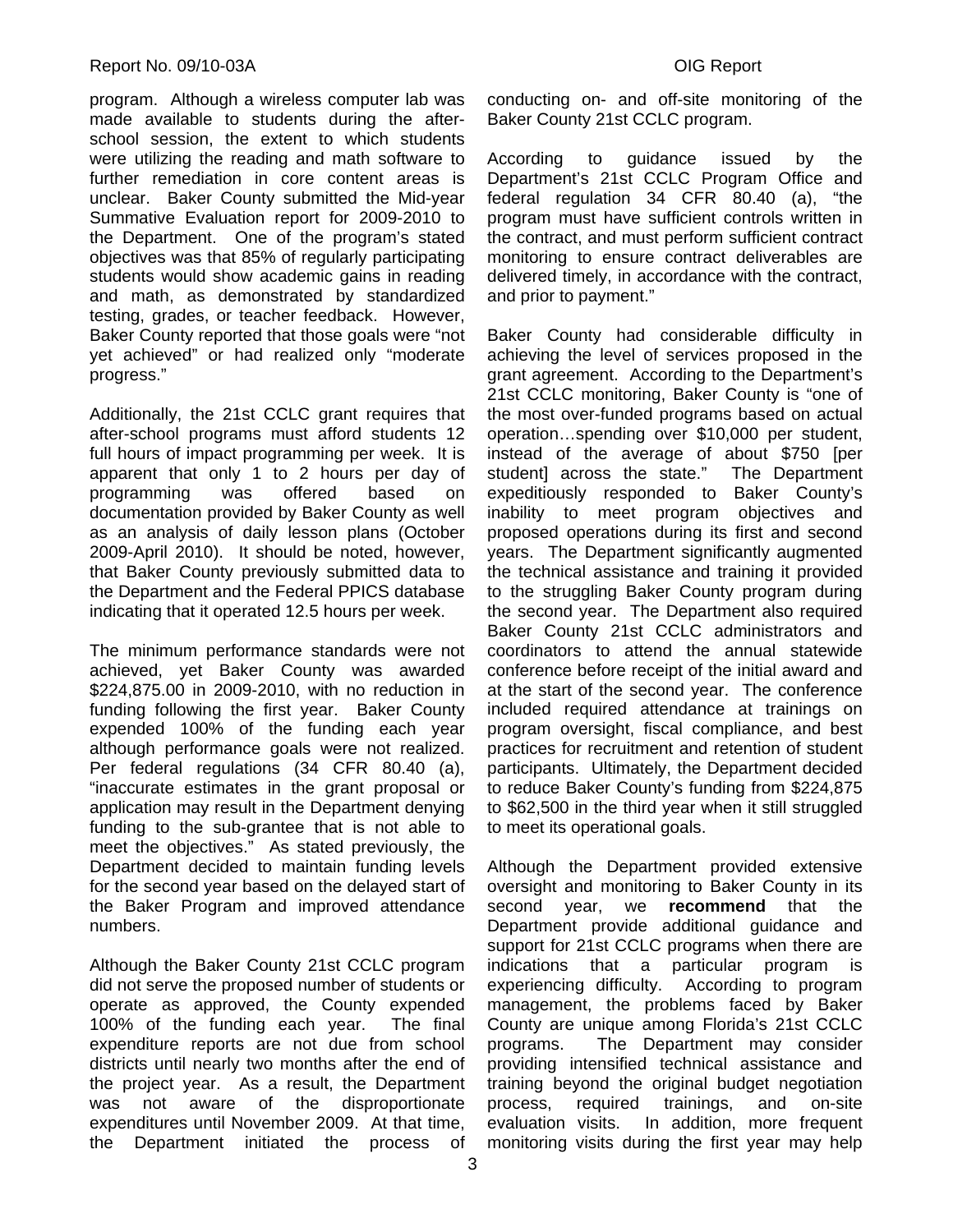providers achieve their attendance goals and properly purchase supplies, materials, and equipment.

### **2. Baker County did not have adequate procedures in place to ensure that all purchases were allowable and allocable under the 21st CCLC grant.**

Section 4205 of Title IV, Part B, U. S. Code, states that a sub-grantee may use 21st CCLC funds for enrichment activities that advance student achievement. Funds were disbursed to Baker County as a federal cash advance under the Cash Advance and Reporting of Disbursements System (CARDS). Sub-grantees are required to record expenditures monthly using web-based reporting. Baker County made a number of purchases that cannot be justified and are in direct contradiction with restrictions, conditions, and terms of the grant. We question the legitimacy of certain purchases based on a review of Federal statutory and regulatory requirements, as well as an analysis of the

Department's Desktop Monitoring Report issued for FY 2008-2009.

(OMB Circular A-87 Revised, Attachment B (14). According to federal cost principles outlined in OMB Circular A-87 (C) (2-3), "to be allowable, a cost must generally be *necessary* and *reasonable* for the proper and efficient performance and administration of the grant award." A cost is deemed reasonable if it "does not exceed that which would be incurred by a prudent person under the circumstances prevailing at the time the decision was made to incur the cost". Furthermore, the "costs of entertainment, including amusement, diversion, and social activities and any costs directly associated with such costs are unallowable" The unallowable purchases for 2008-09 as cited by the Department's Monitoring Report totaled \$36,009.44, or 16.0% of the grant award. Several items were identified as unnecessary, unreasonable, or unallowable relative to the number of students receiving benefit from the program. In our opinion, comparable items could have been purchased for considerably less.

| <b>Description of Items Purchased (2008-09)</b>                          | <b>Transaction Amount</b> |
|--------------------------------------------------------------------------|---------------------------|
| Site License for Adobe Design Premium for 500<br>Workstations            | \$8,577.08                |
| Site License for Final Cut Studio & Logic Studio<br>for 500 Workstations | 4,999.00                  |
| Ryonet silkscreen shop                                                   | 5,602.81                  |
| Varitronics Variquest award maker equipment                              | 4,990.00                  |
| Two-section Freezer + shipping                                           | 4,369.05                  |
| <b>Two-section Refrigerator</b>                                          | 3,483.45                  |
| <b>Roll Laminator</b>                                                    | 2,476.89                  |
| Wii video gaming system, software, & 32" LCD<br>television               | 1,054.68                  |
| Food items (sodas, candy, pre-packaged foods)                            | 456.48                    |
| <b>Total Expenditures for Unallowable Items</b>                          | \$36,009.44               |

### **Table 1. Table of Unallowable Purchases**

The allocability of several costs is also questioned. A number of items were purchased and/or received at the end of the grant obligation period which was July 31, 2009. Per federal regulations (34 CFR 76.703), a grantee may use funds only during the designated grant period.

Unobligated funds not spent at the end of one grant period may not be used for subsequent performance periods. Students did not receive tangible benefits from the expenditures. The following items were purchased outside of the period of availability: a freezer and refrigerator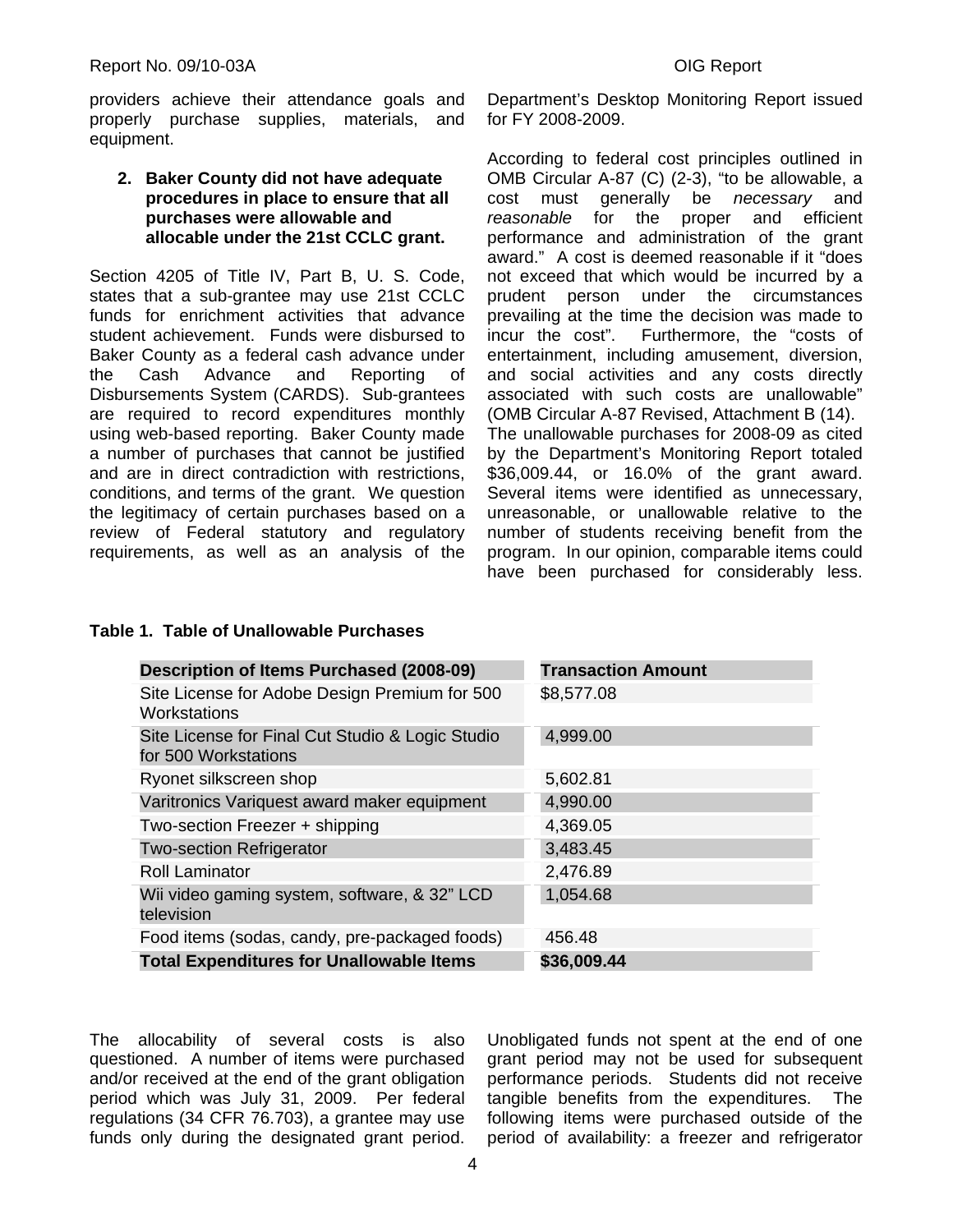### Report No. 09/10-03A **OIG Report**

(ordered July 30, 2009, received August 12, 2009); laminator (ordered July 30, 2009, received August 4, 2009).

inexperienced programs like Baker County. The Department's Comptroller communicated that his office relies upon 21st CCLC program managers to review sub-recipient expenditures and that it falls specifically within the purview of the program office to determine whether or not program purchases are allowable under federal guidelines. The Comptroller suggested that the Department increase monitoring for small or However, he underscored the difficulty of more frequent monitoring given the constraints of very limited travel budgets and reduced staffing resources.

Public entities including school districts have more relaxed reporting requirements than do community-based private non-profit organizations resulting from the inherently stronger internal controls of school districts. Although program management generally considers school districts to be "low risk" grantees, Baker County School District displayed risk indications early in the award. Currently, school districts are required to submit deliverables and monthly attendance reports only upon request. Community-based organizations, however, are required to submit deliverables, monthly attendance reports, and student attendance lists each time a request for reimbursement is submitted.

We **recommend** that consideration be given to providing funds to higher risk sub-recipients on a reimbursement basis only. More stringent reporting requirements would help detect problems sooner and signal the Department to strengthen training/consultation efforts. According to 21st CCLC program managers, they have placed high-risk school districts on reimbursement in the past (e.g. Flagler County School District). The Department is taking steps to recover the previously-outlined misspent funds.

**3. The 21st CCLC program in Baker County is no longer in operation, yet a considerable amount of property purchased with federal funds remains in use by Baker County High School or in storage on the premises.** 

Much of the property purchased for the program remains in possession of Baker County High School or in storage even after the close-out of the grant. The refrigerator, freezer, and television are currently in the culinary arts classroom. The Variquest equipment, camera, 15 laptop computers, and laminator are housed in the business classroom used to teach an entrepreneurial curriculum. The video gaming systems remain in the storage room at the Baker County Career and Adult Education Center.

According to federal regulations (34 CFR 74.34; 34 CFR 80.32 e), "when a sub-grantee no longer needs the equipment for the original program for which it was purchased, the sub-grantee may use the equipment for other programs that are currently sponsored with federal funds, in the following order of priority: (a) activities sponsored by the Federal awarding agency which funded the original project; and then (b) activities sponsored by other Federal awarding agencies."

The *Guidance Related to the Close-out of 21st CCLC Grants* issued by the Department's 21st CCLC Program Office outlines the policy for handling the disposition of property. At the closeout of a grant, sub-grantees must offer to transfer 21st CCLC equipment and capital outlay items first to other 21st CCLC programs located in the area of the current grant.

Baker County is being required to restore funds to the Department for much of the property in question (e.g. refrigerator/freezer, game systems, etc.) Consistent with actions taken at other school districts, we **recommend** that the Department continue to seek proper disposition of property when a 21st CCLC program is no longer in operation and for remaining items where funds are not restored. If the sub-grantee is no longer using the equipment, the Department should make the property available for use by another 21st CCLC program in accordance with state and federal regulations.

### **NOTEWORTHY ACCOMPLISHMENTS**

Noteworthy practices were identified during our audit, including:

1) The Baker County Program built strong partnerships in the community with local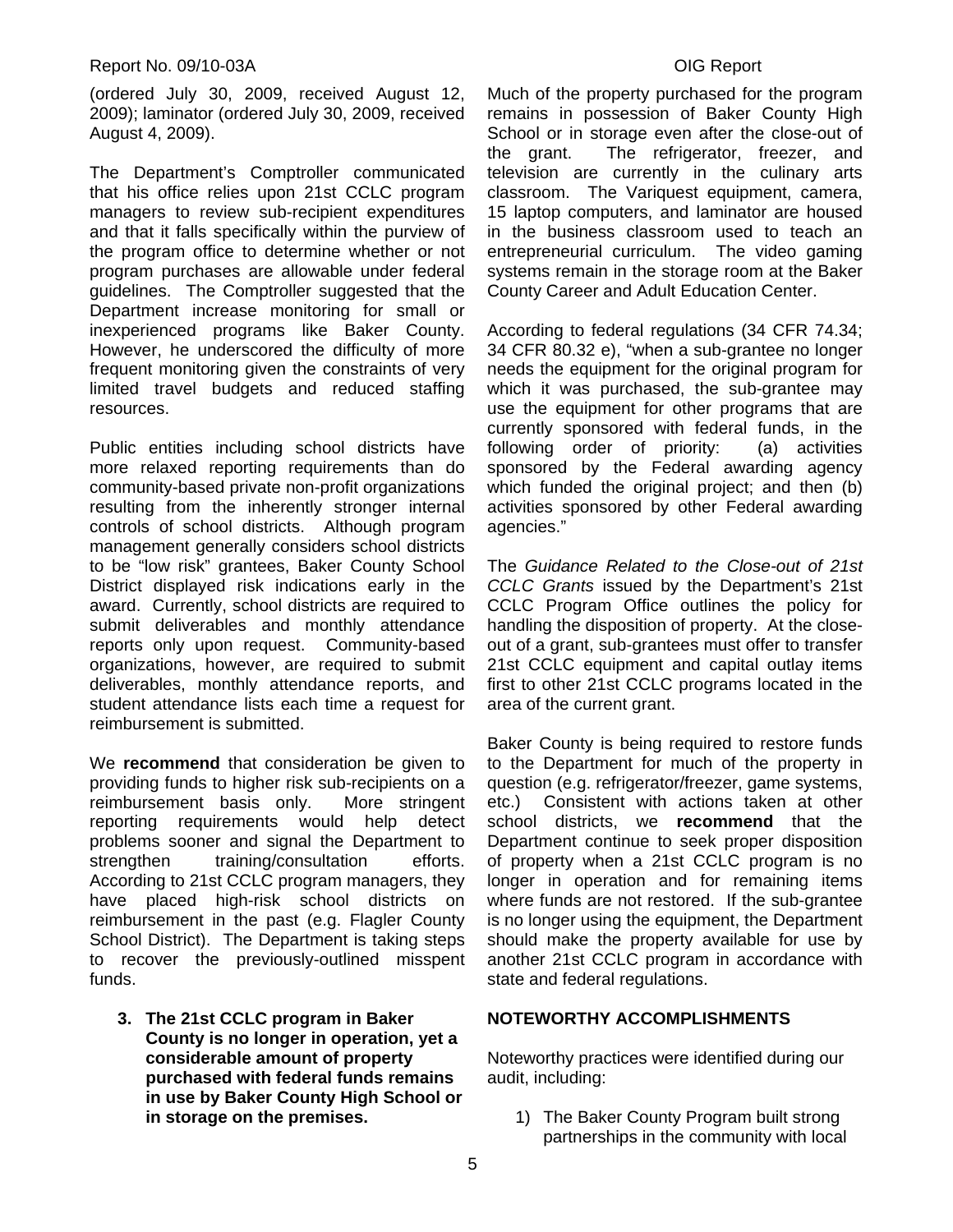organizations and had enthusiastic parent involvement of actively participating students.

- 2) The Program emphasized a strong workforce development initiative and encouraged entrepreneurship by allowing students to manage student-run enterprises like Face.Lift, designed to teach valuable skills in developing and sustaining a business.
- 3) The Department's 21st CCLC monitoring process provides a potentially strong internal control.

### **OBJECTIVES AND SCOPE**

The objectives of this audit were to determine whether:

- business practices; • The 21st CCLC grant agreement with Baker County was awarded and executed in compliance with controlling laws, administrative rules, policy, and good
- Baker County delivered services in accordance with the program objectives as stated in the grant agreement; and
- Proper internal controls are in place for monitoring purchases and property management.

The scope of this audit included a programmatic review of Baker County and its contract with DOE for the 2009-2010 school year. Program expenditures were also reviewed for FY 2008- 2009.

### **METHODOLOGY**

This audit was conducted in accordance with *The International Standards for the Professional Practice of Internal Auditing*, published by the Institute of Internal Auditors. The audit team achieved these audit standards by:

- Conducting an on-site visit to Baker County School District;
- Interviewing the Baker County 21st CCLC project director and staff;
- Researching applicable statutes, rules, guidance, and the Baker County grant agreement;
- County; and Reviewing the Department's 21st CCLC Desktop Monitoring Report of Baker
- Reviewing records obtained from Baker County and the Department.

Baker County was selected for audit based on risk factors including: 1) the school district expending 100% of its funding during FFY 2009 yet meeting only 12% of its attendance goal; and 2) findings revealed during the desktop review provided by the Department's 21st CCLC monitoring process.

### **CLOSING COMMENTS**

demonstrated by both organizations. The Office of the Inspector General would like to acknowledge the Department and the Baker County management and staff for their assistance during the course of this audit. Our fieldwork was facilitated by the collaboration and cooperation provided by all personnel involved. We were impressed by the professionalism demonstrated by both organizations.<br>
6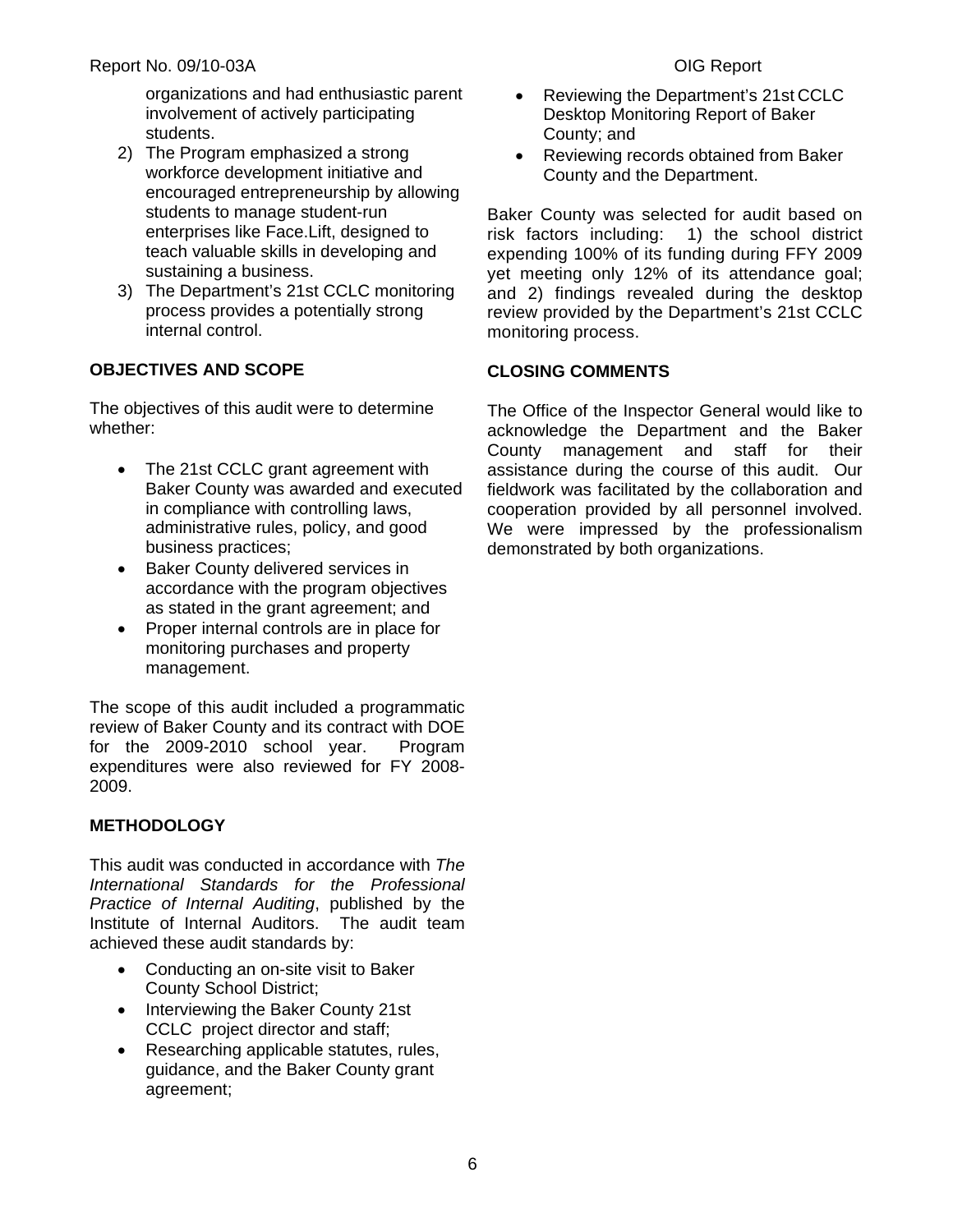# **FLORIDA DEPARTMENT OF EDUCATION**



**KATHLEEN SHANAHAN, Chair ROBERTO MARTÍNEZ**, *Vice Chair Members*  **GARY CHARTRAND DR. AKSHAY DESAI MARK KAPLAN JOHN R. PADGET** 

**STATE BOARD OF EDUCATION**<br> **STATE BOARD OF EDUCATION**<br> **EXECUTED STANDING** Commissioner of Education



May 20, 2011

Ed Jordan Office of the Inspector General 325 W. Gaines Street, Suite Tallahassee, FL 32399

Dear Ed:

Thank you for the opportunity to review and respond to your Audit of the Baker County School District 21st Century Community Learning Centers Grant dated April, 2011.

We would like to thank the audit staff for working with the  $21<sup>st</sup> CCLC$  program office throughout the process. We believe that as a result of your audit recommendations, enhancements made in processes and procedures will result in a more highly effective and efficient delivery of products and services to our stakeholders.

Enclosed is a response to each audit recommendation.

Sincerely,

Frances Haithcock

**Enclosure**